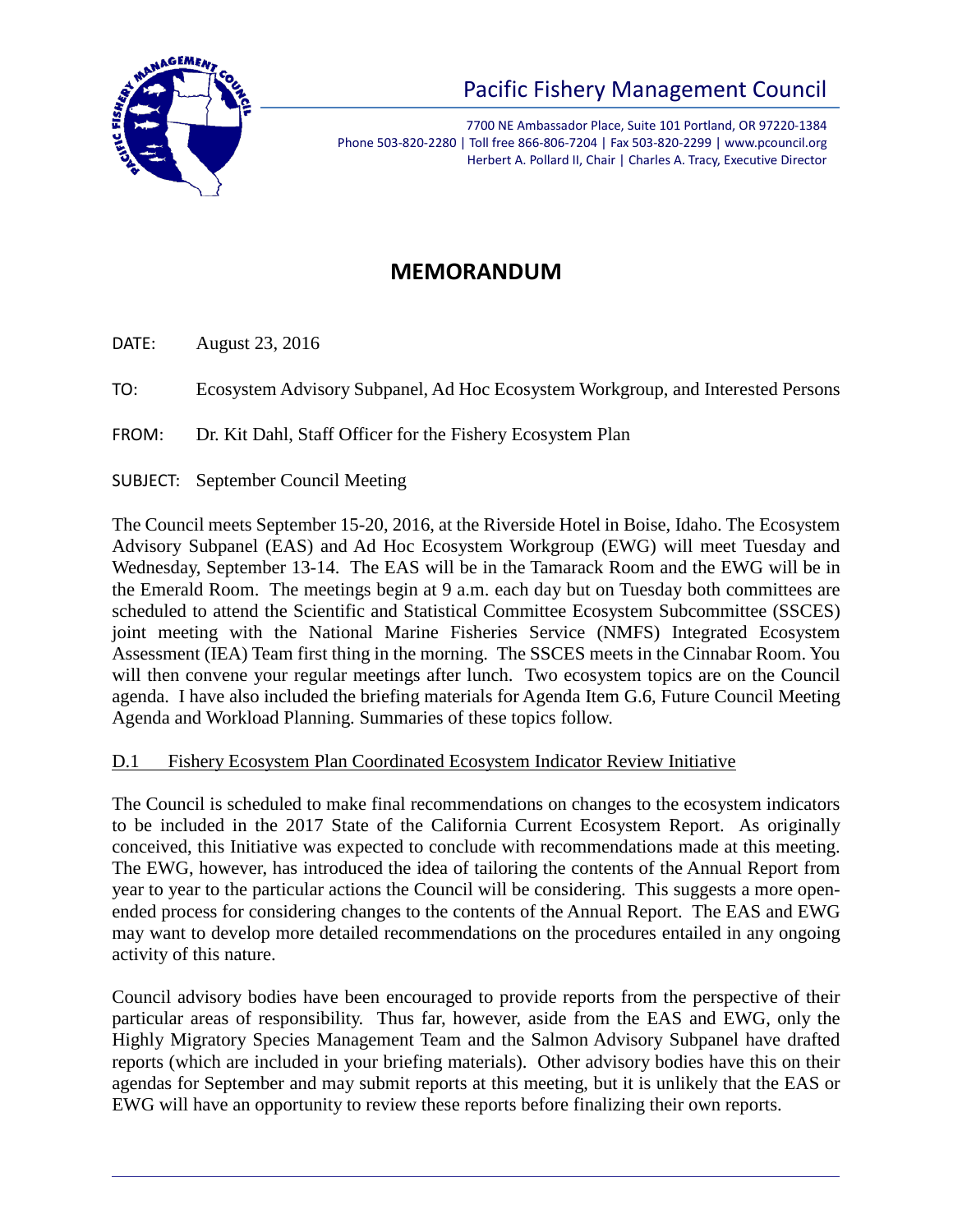As noted above, the SSCES will be meeting with members of the NMFS West Coast Science Centers' IEA Team to review indicators and develop recommendations that will likely be reflected in a full SSC report to the Council. This meeting occurs over two days, Monday, September 12 and Tuesday, September 13. I am including the meeting agenda with your briefing materials. In addition to the reference in your committee agendas to attending this meeting on Tuesday morning, there is the opportunity to arrive early on Monday to attend at least part of the meeting on that day. The EWG drafted a report that is included in your briefing materials essentially summarizes work to date on this initiative. This would likely be a starting point for considering recommendations to the Council on this matter.

### D.2 Ecosystem-Based Fishery Management Roadmap

NMFS Policy Directive 01-120 describes the agency's implementation of ecosystem-based fishery management (EBFM). As a follow-up to this Policy Directive, NMFS has published a draft EBFM Roadmap and is seeking comment on it. The Roadmap spells out the implementation process over the next five years, including how this policy will be implemented regionally. Ms. Heather Sagar from NMFS will attend the September Council meeting to brief both the Council and various advisory bodies on Wednesday and Thursday. As noted in your agendas, the EAS and EWG will meet together at 9:00 a.m. on Wednesday for this briefing.

Your agendas also afford time to begin considering future Fishery Ecosystem Plan (FEP) initiatives the Council may take up. The FEP describes a periodic process whereby each March the Council decides whether to take on a new initiative in the coming year, and in odd years considers adding new initiatives to the list. The current list of initiatives may be found at [http://www.pcouncil.org/ecosystem-based-management/fishery-ecosystem-plan-initiatives/.](http://www.pcouncil.org/ecosystem-based-management/fishery-ecosystem-plan-initiatives/)) Both of these tasks will be up for discussion in March 2017.

To help you keep abreast of topics at future Council meetings, I am also including the materials for Agenda Item G.6, Future Council Meeting Agenda and Workload Planning.

Paper copies of referenced briefing materials are enclosed. You may obtain electronic copies of all the meeting materials on our website at [http://www.pcouncil.org/council-operations/briefing](http://www.pcouncil.org/council-operations/briefing-books/)[books/.](http://www.pcouncil.org/council-operations/briefing-books/) We also post supplemental briefing materials on our website as they become available after distribution of the advanced briefing book.

Fun fact: Boise is the Idaho state capital and the statehouse is geothermally heated from underground hot springs. If you have a chance, downtown is definitely worth visiting and can be reached on foot from our hotel, partway on the Boise River Greenbelt, 25 miles of tree-lined pathways along the river.

As always, thank you for your service to the Council process.

### KRD:kma

Enclosures:

1. Agenda Item A.5: Council Meeting Agenda